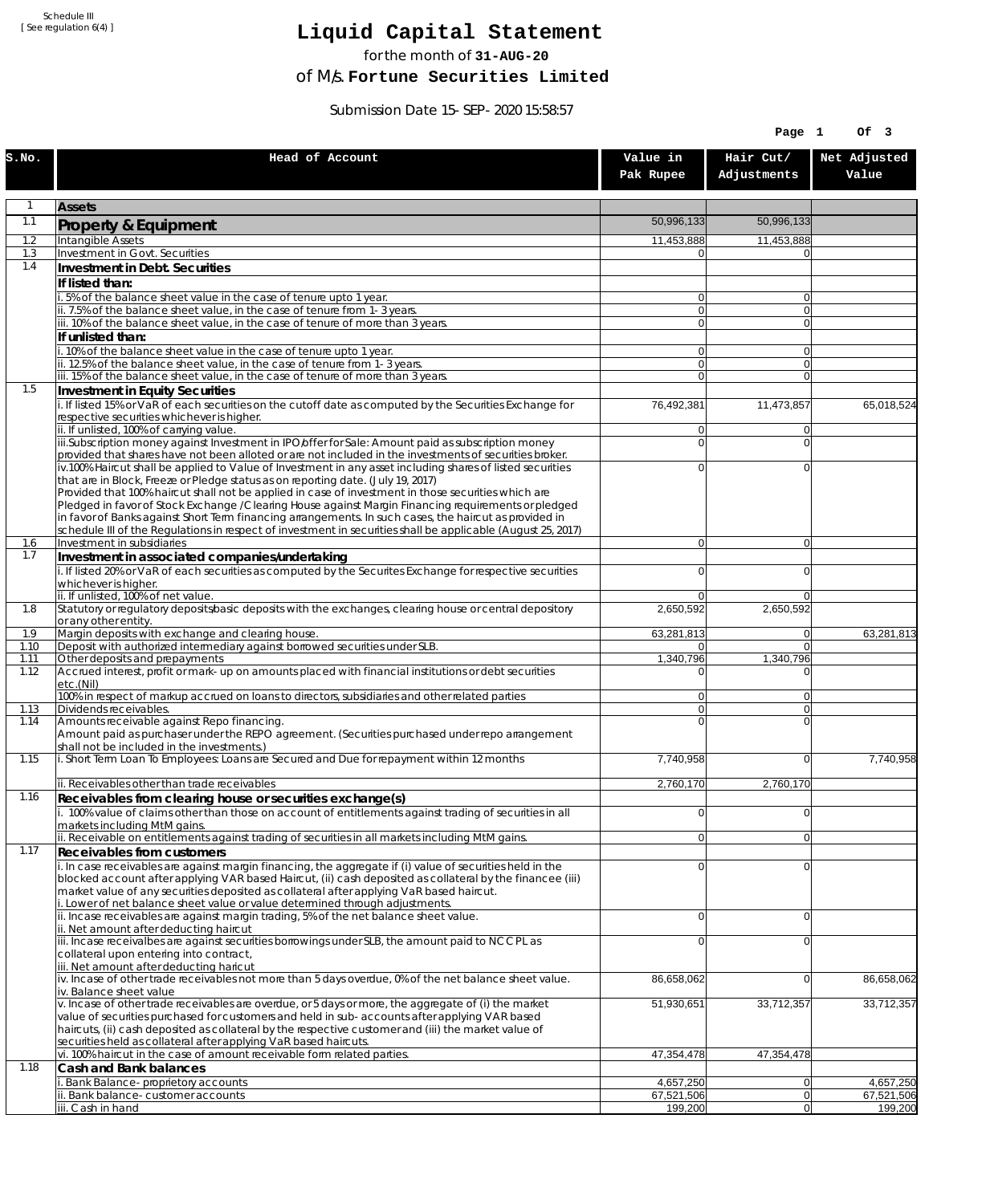Schedule III [ See regulation 6(4) ]

## **Liquid Capital Statement**

for the month of **31-AUG-20**

of M/s. **Fortune Securities Limited**

Submission Date 15-SEP-2020 15:58:57

| Hair Cut/<br>Net Adjusted<br>Head of Account<br>Value in<br>S.NO.<br>Adjustments<br>Value<br>Pak Rupee<br>1.19<br>475,037,878<br>161,742,271<br><b>Total Assets</b><br>$\overline{2}$<br>Liabilities<br>2.1<br>Trade Payables<br>Payable to exchanges and clearing house<br>65,337,333<br>0<br>ii. Payable against leveraged market products<br>$\mathbf{0}$<br>iii. Payable to customers<br>132,007,049<br>0<br>132,007,049<br>2.2<br><b>Current Liabilities</b><br>. Statutory and regulatory dues<br>2.378.148<br>0<br>ii. Accruals and other payables<br>3,670,957<br>$\mathbf{0}$<br>3,670,957<br>iii. Short-term borrowings<br>0<br>86,027,616<br>86,027,616<br>iv. Current portion of subordinated loans<br>0<br>01<br>v. Current portion of long term liabilities<br>1,709,225<br>$\mathbf{0}$<br>vi. Deferred Liabilities<br>0<br>0<br>vii. Provision for bad debts<br>$\overline{0}$<br>$\mathbf{0}$<br>viii. Provision for taxation<br>$\Omega$<br>$\mathbf{0}$<br>ix. Other liabilities as per accounting principles and included in the financial statements<br>2,130,725<br>$\overline{0}$<br>2.3<br>Non-Current Liabilities<br>i. Long-Term financing<br>a. Long-Term financing obtained from financial instituion: Long term portion of financing obtained from<br>3,532,491<br>3,532,491<br>a financial institution including amount due against finance lease<br>b. Other long-term financing<br>$\overline{0}$<br>$\mathbf{0}$<br>ii. Staff retirement benefits<br>$\overline{0}$<br>0<br>iii. Advance against shares for Increase in Capital of Securities broker: 100% haircut may be allowed in<br>$\Omega$<br>$\Omega$<br>respect of advance against shares if:<br>a. The existing authorized share capital allows the proposed enhanced share capital<br>b. Boad of Directors of the company has approved the increase in capital<br>c. Relevant Regulatory approvals have been obtained<br>d. There is no unreasonable delay in issue of shares against advance and all regulatory requirements<br>relating to the increase in paid up capital have been completed.<br>e. Auditor is satisfied that such advance is against the increase of capital.<br>iv. Other liabilities as per accounting principles and included in the financial statements<br>$\overline{0}$<br>$\overline{0}$<br>2.4<br><b>Subordinated Loans</b><br>. 100% of Subordinated loans which fulfill the conditions specified by SECP are allowed to be deducted:<br>0<br>0<br>The Schedule III provides that 100% haircut will be allowed against subordinated Loans which fulfill the<br>conditions specified by SECP. In this regard, following conditions are specified:<br>a. Loan agreement must be executed on stamp paper and must clearly reflect the amount to be repaid<br>after 12 months of reporting period<br>b. No haircut will be allowed against short term portion which is repayable within next 12 months.<br>c. In case of early repayment of loan, adjustment shall be made to the Liquid Capital and revised Liquid<br>Capital statement must be submitted to exchange.<br>ii. Subordinated loans which do not fulfill the conditions specified by SECP<br>0<br>0<br>293,261,053<br>2.5<br>296,793,544<br>3,532,491<br><b>Total Liabilites</b><br>3<br>Ranking Liabilities Relating to:<br>3.1<br>Concentration in Margin Financing<br>The amount calculated client-to- client basis by which any amount receivable from any of the<br>ΩI<br>$\Omega$<br>financees exceed 10% of the aggregate of amounts receivable from total financees.<br>3.2<br>Concentration in securites lending and borrowing<br>The amount by which the aggregate of:<br>0<br>0<br>(i) Amount deposited by the borrower with NCCPL<br>(Ii) Cash margins paid and<br>(iii) The market value of securities pledged as margins exceed the 110% of the market value of shares<br>borrowed<br>3.3<br>Net underwriting Commitments<br>(a) in the case of right issuse : if the market value of securites is less than or equal to the subscription<br>0<br>0<br>price; the aggregate of:<br>(i) the 50% of Haircut multiplied by the underwriting commitments and<br>(ii) the value by which the underwriting commitments exceeds the market price of the securities.<br>In the case of rights issuse where the market price of securities is greater than the subscription price, 5% of<br>the Haircut multiplied by the net underwriting<br>(b) in any other case: 12.5% of the net underwriting commitments<br> 0 <br>0<br>3.4<br>Negative equity of subsidiary<br>The amount by which the total assets of the subsidiary (excluding any amount due from the subsidiary)<br>$\overline{0}$<br>0<br>exceed the total liabilities of the subsidiary<br>3.5<br>Foreign exchange agreements and foreign currency positions<br>5% of the net position in foreign currency. Net position in foreign currency means the difference of total<br>0<br>0<br>assets denominated in foreign cuurency less total liabilities denominated in foreign currency<br>3.6<br>Amount Payable under REPO<br>0<br> 0 <br>3.7<br>Repo adjustment |  | Page 2 | OF <sub>3</sub> |
|-----------------------------------------------------------------------------------------------------------------------------------------------------------------------------------------------------------------------------------------------------------------------------------------------------------------------------------------------------------------------------------------------------------------------------------------------------------------------------------------------------------------------------------------------------------------------------------------------------------------------------------------------------------------------------------------------------------------------------------------------------------------------------------------------------------------------------------------------------------------------------------------------------------------------------------------------------------------------------------------------------------------------------------------------------------------------------------------------------------------------------------------------------------------------------------------------------------------------------------------------------------------------------------------------------------------------------------------------------------------------------------------------------------------------------------------------------------------------------------------------------------------------------------------------------------------------------------------------------------------------------------------------------------------------------------------------------------------------------------------------------------------------------------------------------------------------------------------------------------------------------------------------------------------------------------------------------------------------------------------------------------------------------------------------------------------------------------------------------------------------------------------------------------------------------------------------------------------------------------------------------------------------------------------------------------------------------------------------------------------------------------------------------------------------------------------------------------------------------------------------------------------------------------------------------------------------------------------------------------------------------------------------------------------------------------------------------------------------------------------------------------------------------------------------------------------------------------------------------------------------------------------------------------------------------------------------------------------------------------------------------------------------------------------------------------------------------------------------------------------------------------------------------------------------------------------------------------------------------------------------------------------------------------------------------------------------------------------------------------------------------------------------------------------------------------------------------------------------------------------------------------------------------------------------------------------------------------------------------------------------------------------------------------------------------------------------------------------------------------------------------------------------------------------------------------------------------------------------------------------------------------------------------------------------------------------------------------------------------------------------------------------------------------------------------------------------------------------------------------------------------------------------------------------------------------------------------------------------------------------------------------------------------------------------------------------------------------------------------------------------------------------------------------------------------------------------------------------------------------------------------------------------------------------------------------------------------------------------------------------------------------------------------------------------------------------------------------------------------------------------------------------------------------------------------------------------------------------------------------------------------------------------------------------------------------------------------------------------------------------------------------------------------------------------------------------------------------------------------------------------|--|--------|-----------------|
|                                                                                                                                                                                                                                                                                                                                                                                                                                                                                                                                                                                                                                                                                                                                                                                                                                                                                                                                                                                                                                                                                                                                                                                                                                                                                                                                                                                                                                                                                                                                                                                                                                                                                                                                                                                                                                                                                                                                                                                                                                                                                                                                                                                                                                                                                                                                                                                                                                                                                                                                                                                                                                                                                                                                                                                                                                                                                                                                                                                                                                                                                                                                                                                                                                                                                                                                                                                                                                                                                                                                                                                                                                                                                                                                                                                                                                                                                                                                                                                                                                                                                                                                                                                                                                                                                                                                                                                                                                                                                                                                                                                                                                                                                                                                                                                                                                                                                                                                                                                                                                                                                                                       |  |        |                 |
|                                                                                                                                                                                                                                                                                                                                                                                                                                                                                                                                                                                                                                                                                                                                                                                                                                                                                                                                                                                                                                                                                                                                                                                                                                                                                                                                                                                                                                                                                                                                                                                                                                                                                                                                                                                                                                                                                                                                                                                                                                                                                                                                                                                                                                                                                                                                                                                                                                                                                                                                                                                                                                                                                                                                                                                                                                                                                                                                                                                                                                                                                                                                                                                                                                                                                                                                                                                                                                                                                                                                                                                                                                                                                                                                                                                                                                                                                                                                                                                                                                                                                                                                                                                                                                                                                                                                                                                                                                                                                                                                                                                                                                                                                                                                                                                                                                                                                                                                                                                                                                                                                                                       |  |        | 328,789,670     |
|                                                                                                                                                                                                                                                                                                                                                                                                                                                                                                                                                                                                                                                                                                                                                                                                                                                                                                                                                                                                                                                                                                                                                                                                                                                                                                                                                                                                                                                                                                                                                                                                                                                                                                                                                                                                                                                                                                                                                                                                                                                                                                                                                                                                                                                                                                                                                                                                                                                                                                                                                                                                                                                                                                                                                                                                                                                                                                                                                                                                                                                                                                                                                                                                                                                                                                                                                                                                                                                                                                                                                                                                                                                                                                                                                                                                                                                                                                                                                                                                                                                                                                                                                                                                                                                                                                                                                                                                                                                                                                                                                                                                                                                                                                                                                                                                                                                                                                                                                                                                                                                                                                                       |  |        |                 |
|                                                                                                                                                                                                                                                                                                                                                                                                                                                                                                                                                                                                                                                                                                                                                                                                                                                                                                                                                                                                                                                                                                                                                                                                                                                                                                                                                                                                                                                                                                                                                                                                                                                                                                                                                                                                                                                                                                                                                                                                                                                                                                                                                                                                                                                                                                                                                                                                                                                                                                                                                                                                                                                                                                                                                                                                                                                                                                                                                                                                                                                                                                                                                                                                                                                                                                                                                                                                                                                                                                                                                                                                                                                                                                                                                                                                                                                                                                                                                                                                                                                                                                                                                                                                                                                                                                                                                                                                                                                                                                                                                                                                                                                                                                                                                                                                                                                                                                                                                                                                                                                                                                                       |  |        |                 |
|                                                                                                                                                                                                                                                                                                                                                                                                                                                                                                                                                                                                                                                                                                                                                                                                                                                                                                                                                                                                                                                                                                                                                                                                                                                                                                                                                                                                                                                                                                                                                                                                                                                                                                                                                                                                                                                                                                                                                                                                                                                                                                                                                                                                                                                                                                                                                                                                                                                                                                                                                                                                                                                                                                                                                                                                                                                                                                                                                                                                                                                                                                                                                                                                                                                                                                                                                                                                                                                                                                                                                                                                                                                                                                                                                                                                                                                                                                                                                                                                                                                                                                                                                                                                                                                                                                                                                                                                                                                                                                                                                                                                                                                                                                                                                                                                                                                                                                                                                                                                                                                                                                                       |  |        | 65,337,333      |
|                                                                                                                                                                                                                                                                                                                                                                                                                                                                                                                                                                                                                                                                                                                                                                                                                                                                                                                                                                                                                                                                                                                                                                                                                                                                                                                                                                                                                                                                                                                                                                                                                                                                                                                                                                                                                                                                                                                                                                                                                                                                                                                                                                                                                                                                                                                                                                                                                                                                                                                                                                                                                                                                                                                                                                                                                                                                                                                                                                                                                                                                                                                                                                                                                                                                                                                                                                                                                                                                                                                                                                                                                                                                                                                                                                                                                                                                                                                                                                                                                                                                                                                                                                                                                                                                                                                                                                                                                                                                                                                                                                                                                                                                                                                                                                                                                                                                                                                                                                                                                                                                                                                       |  |        |                 |
|                                                                                                                                                                                                                                                                                                                                                                                                                                                                                                                                                                                                                                                                                                                                                                                                                                                                                                                                                                                                                                                                                                                                                                                                                                                                                                                                                                                                                                                                                                                                                                                                                                                                                                                                                                                                                                                                                                                                                                                                                                                                                                                                                                                                                                                                                                                                                                                                                                                                                                                                                                                                                                                                                                                                                                                                                                                                                                                                                                                                                                                                                                                                                                                                                                                                                                                                                                                                                                                                                                                                                                                                                                                                                                                                                                                                                                                                                                                                                                                                                                                                                                                                                                                                                                                                                                                                                                                                                                                                                                                                                                                                                                                                                                                                                                                                                                                                                                                                                                                                                                                                                                                       |  |        |                 |
|                                                                                                                                                                                                                                                                                                                                                                                                                                                                                                                                                                                                                                                                                                                                                                                                                                                                                                                                                                                                                                                                                                                                                                                                                                                                                                                                                                                                                                                                                                                                                                                                                                                                                                                                                                                                                                                                                                                                                                                                                                                                                                                                                                                                                                                                                                                                                                                                                                                                                                                                                                                                                                                                                                                                                                                                                                                                                                                                                                                                                                                                                                                                                                                                                                                                                                                                                                                                                                                                                                                                                                                                                                                                                                                                                                                                                                                                                                                                                                                                                                                                                                                                                                                                                                                                                                                                                                                                                                                                                                                                                                                                                                                                                                                                                                                                                                                                                                                                                                                                                                                                                                                       |  |        | 2,378,148       |
|                                                                                                                                                                                                                                                                                                                                                                                                                                                                                                                                                                                                                                                                                                                                                                                                                                                                                                                                                                                                                                                                                                                                                                                                                                                                                                                                                                                                                                                                                                                                                                                                                                                                                                                                                                                                                                                                                                                                                                                                                                                                                                                                                                                                                                                                                                                                                                                                                                                                                                                                                                                                                                                                                                                                                                                                                                                                                                                                                                                                                                                                                                                                                                                                                                                                                                                                                                                                                                                                                                                                                                                                                                                                                                                                                                                                                                                                                                                                                                                                                                                                                                                                                                                                                                                                                                                                                                                                                                                                                                                                                                                                                                                                                                                                                                                                                                                                                                                                                                                                                                                                                                                       |  |        |                 |
|                                                                                                                                                                                                                                                                                                                                                                                                                                                                                                                                                                                                                                                                                                                                                                                                                                                                                                                                                                                                                                                                                                                                                                                                                                                                                                                                                                                                                                                                                                                                                                                                                                                                                                                                                                                                                                                                                                                                                                                                                                                                                                                                                                                                                                                                                                                                                                                                                                                                                                                                                                                                                                                                                                                                                                                                                                                                                                                                                                                                                                                                                                                                                                                                                                                                                                                                                                                                                                                                                                                                                                                                                                                                                                                                                                                                                                                                                                                                                                                                                                                                                                                                                                                                                                                                                                                                                                                                                                                                                                                                                                                                                                                                                                                                                                                                                                                                                                                                                                                                                                                                                                                       |  |        |                 |
|                                                                                                                                                                                                                                                                                                                                                                                                                                                                                                                                                                                                                                                                                                                                                                                                                                                                                                                                                                                                                                                                                                                                                                                                                                                                                                                                                                                                                                                                                                                                                                                                                                                                                                                                                                                                                                                                                                                                                                                                                                                                                                                                                                                                                                                                                                                                                                                                                                                                                                                                                                                                                                                                                                                                                                                                                                                                                                                                                                                                                                                                                                                                                                                                                                                                                                                                                                                                                                                                                                                                                                                                                                                                                                                                                                                                                                                                                                                                                                                                                                                                                                                                                                                                                                                                                                                                                                                                                                                                                                                                                                                                                                                                                                                                                                                                                                                                                                                                                                                                                                                                                                                       |  |        | 1,709,225       |
|                                                                                                                                                                                                                                                                                                                                                                                                                                                                                                                                                                                                                                                                                                                                                                                                                                                                                                                                                                                                                                                                                                                                                                                                                                                                                                                                                                                                                                                                                                                                                                                                                                                                                                                                                                                                                                                                                                                                                                                                                                                                                                                                                                                                                                                                                                                                                                                                                                                                                                                                                                                                                                                                                                                                                                                                                                                                                                                                                                                                                                                                                                                                                                                                                                                                                                                                                                                                                                                                                                                                                                                                                                                                                                                                                                                                                                                                                                                                                                                                                                                                                                                                                                                                                                                                                                                                                                                                                                                                                                                                                                                                                                                                                                                                                                                                                                                                                                                                                                                                                                                                                                                       |  |        |                 |
|                                                                                                                                                                                                                                                                                                                                                                                                                                                                                                                                                                                                                                                                                                                                                                                                                                                                                                                                                                                                                                                                                                                                                                                                                                                                                                                                                                                                                                                                                                                                                                                                                                                                                                                                                                                                                                                                                                                                                                                                                                                                                                                                                                                                                                                                                                                                                                                                                                                                                                                                                                                                                                                                                                                                                                                                                                                                                                                                                                                                                                                                                                                                                                                                                                                                                                                                                                                                                                                                                                                                                                                                                                                                                                                                                                                                                                                                                                                                                                                                                                                                                                                                                                                                                                                                                                                                                                                                                                                                                                                                                                                                                                                                                                                                                                                                                                                                                                                                                                                                                                                                                                                       |  |        |                 |
|                                                                                                                                                                                                                                                                                                                                                                                                                                                                                                                                                                                                                                                                                                                                                                                                                                                                                                                                                                                                                                                                                                                                                                                                                                                                                                                                                                                                                                                                                                                                                                                                                                                                                                                                                                                                                                                                                                                                                                                                                                                                                                                                                                                                                                                                                                                                                                                                                                                                                                                                                                                                                                                                                                                                                                                                                                                                                                                                                                                                                                                                                                                                                                                                                                                                                                                                                                                                                                                                                                                                                                                                                                                                                                                                                                                                                                                                                                                                                                                                                                                                                                                                                                                                                                                                                                                                                                                                                                                                                                                                                                                                                                                                                                                                                                                                                                                                                                                                                                                                                                                                                                                       |  |        | 2,130,725       |
|                                                                                                                                                                                                                                                                                                                                                                                                                                                                                                                                                                                                                                                                                                                                                                                                                                                                                                                                                                                                                                                                                                                                                                                                                                                                                                                                                                                                                                                                                                                                                                                                                                                                                                                                                                                                                                                                                                                                                                                                                                                                                                                                                                                                                                                                                                                                                                                                                                                                                                                                                                                                                                                                                                                                                                                                                                                                                                                                                                                                                                                                                                                                                                                                                                                                                                                                                                                                                                                                                                                                                                                                                                                                                                                                                                                                                                                                                                                                                                                                                                                                                                                                                                                                                                                                                                                                                                                                                                                                                                                                                                                                                                                                                                                                                                                                                                                                                                                                                                                                                                                                                                                       |  |        |                 |
|                                                                                                                                                                                                                                                                                                                                                                                                                                                                                                                                                                                                                                                                                                                                                                                                                                                                                                                                                                                                                                                                                                                                                                                                                                                                                                                                                                                                                                                                                                                                                                                                                                                                                                                                                                                                                                                                                                                                                                                                                                                                                                                                                                                                                                                                                                                                                                                                                                                                                                                                                                                                                                                                                                                                                                                                                                                                                                                                                                                                                                                                                                                                                                                                                                                                                                                                                                                                                                                                                                                                                                                                                                                                                                                                                                                                                                                                                                                                                                                                                                                                                                                                                                                                                                                                                                                                                                                                                                                                                                                                                                                                                                                                                                                                                                                                                                                                                                                                                                                                                                                                                                                       |  |        |                 |
|                                                                                                                                                                                                                                                                                                                                                                                                                                                                                                                                                                                                                                                                                                                                                                                                                                                                                                                                                                                                                                                                                                                                                                                                                                                                                                                                                                                                                                                                                                                                                                                                                                                                                                                                                                                                                                                                                                                                                                                                                                                                                                                                                                                                                                                                                                                                                                                                                                                                                                                                                                                                                                                                                                                                                                                                                                                                                                                                                                                                                                                                                                                                                                                                                                                                                                                                                                                                                                                                                                                                                                                                                                                                                                                                                                                                                                                                                                                                                                                                                                                                                                                                                                                                                                                                                                                                                                                                                                                                                                                                                                                                                                                                                                                                                                                                                                                                                                                                                                                                                                                                                                                       |  |        |                 |
|                                                                                                                                                                                                                                                                                                                                                                                                                                                                                                                                                                                                                                                                                                                                                                                                                                                                                                                                                                                                                                                                                                                                                                                                                                                                                                                                                                                                                                                                                                                                                                                                                                                                                                                                                                                                                                                                                                                                                                                                                                                                                                                                                                                                                                                                                                                                                                                                                                                                                                                                                                                                                                                                                                                                                                                                                                                                                                                                                                                                                                                                                                                                                                                                                                                                                                                                                                                                                                                                                                                                                                                                                                                                                                                                                                                                                                                                                                                                                                                                                                                                                                                                                                                                                                                                                                                                                                                                                                                                                                                                                                                                                                                                                                                                                                                                                                                                                                                                                                                                                                                                                                                       |  |        |                 |
|                                                                                                                                                                                                                                                                                                                                                                                                                                                                                                                                                                                                                                                                                                                                                                                                                                                                                                                                                                                                                                                                                                                                                                                                                                                                                                                                                                                                                                                                                                                                                                                                                                                                                                                                                                                                                                                                                                                                                                                                                                                                                                                                                                                                                                                                                                                                                                                                                                                                                                                                                                                                                                                                                                                                                                                                                                                                                                                                                                                                                                                                                                                                                                                                                                                                                                                                                                                                                                                                                                                                                                                                                                                                                                                                                                                                                                                                                                                                                                                                                                                                                                                                                                                                                                                                                                                                                                                                                                                                                                                                                                                                                                                                                                                                                                                                                                                                                                                                                                                                                                                                                                                       |  |        |                 |
|                                                                                                                                                                                                                                                                                                                                                                                                                                                                                                                                                                                                                                                                                                                                                                                                                                                                                                                                                                                                                                                                                                                                                                                                                                                                                                                                                                                                                                                                                                                                                                                                                                                                                                                                                                                                                                                                                                                                                                                                                                                                                                                                                                                                                                                                                                                                                                                                                                                                                                                                                                                                                                                                                                                                                                                                                                                                                                                                                                                                                                                                                                                                                                                                                                                                                                                                                                                                                                                                                                                                                                                                                                                                                                                                                                                                                                                                                                                                                                                                                                                                                                                                                                                                                                                                                                                                                                                                                                                                                                                                                                                                                                                                                                                                                                                                                                                                                                                                                                                                                                                                                                                       |  |        |                 |
|                                                                                                                                                                                                                                                                                                                                                                                                                                                                                                                                                                                                                                                                                                                                                                                                                                                                                                                                                                                                                                                                                                                                                                                                                                                                                                                                                                                                                                                                                                                                                                                                                                                                                                                                                                                                                                                                                                                                                                                                                                                                                                                                                                                                                                                                                                                                                                                                                                                                                                                                                                                                                                                                                                                                                                                                                                                                                                                                                                                                                                                                                                                                                                                                                                                                                                                                                                                                                                                                                                                                                                                                                                                                                                                                                                                                                                                                                                                                                                                                                                                                                                                                                                                                                                                                                                                                                                                                                                                                                                                                                                                                                                                                                                                                                                                                                                                                                                                                                                                                                                                                                                                       |  |        |                 |
|                                                                                                                                                                                                                                                                                                                                                                                                                                                                                                                                                                                                                                                                                                                                                                                                                                                                                                                                                                                                                                                                                                                                                                                                                                                                                                                                                                                                                                                                                                                                                                                                                                                                                                                                                                                                                                                                                                                                                                                                                                                                                                                                                                                                                                                                                                                                                                                                                                                                                                                                                                                                                                                                                                                                                                                                                                                                                                                                                                                                                                                                                                                                                                                                                                                                                                                                                                                                                                                                                                                                                                                                                                                                                                                                                                                                                                                                                                                                                                                                                                                                                                                                                                                                                                                                                                                                                                                                                                                                                                                                                                                                                                                                                                                                                                                                                                                                                                                                                                                                                                                                                                                       |  |        |                 |
|                                                                                                                                                                                                                                                                                                                                                                                                                                                                                                                                                                                                                                                                                                                                                                                                                                                                                                                                                                                                                                                                                                                                                                                                                                                                                                                                                                                                                                                                                                                                                                                                                                                                                                                                                                                                                                                                                                                                                                                                                                                                                                                                                                                                                                                                                                                                                                                                                                                                                                                                                                                                                                                                                                                                                                                                                                                                                                                                                                                                                                                                                                                                                                                                                                                                                                                                                                                                                                                                                                                                                                                                                                                                                                                                                                                                                                                                                                                                                                                                                                                                                                                                                                                                                                                                                                                                                                                                                                                                                                                                                                                                                                                                                                                                                                                                                                                                                                                                                                                                                                                                                                                       |  |        |                 |
|                                                                                                                                                                                                                                                                                                                                                                                                                                                                                                                                                                                                                                                                                                                                                                                                                                                                                                                                                                                                                                                                                                                                                                                                                                                                                                                                                                                                                                                                                                                                                                                                                                                                                                                                                                                                                                                                                                                                                                                                                                                                                                                                                                                                                                                                                                                                                                                                                                                                                                                                                                                                                                                                                                                                                                                                                                                                                                                                                                                                                                                                                                                                                                                                                                                                                                                                                                                                                                                                                                                                                                                                                                                                                                                                                                                                                                                                                                                                                                                                                                                                                                                                                                                                                                                                                                                                                                                                                                                                                                                                                                                                                                                                                                                                                                                                                                                                                                                                                                                                                                                                                                                       |  |        |                 |
|                                                                                                                                                                                                                                                                                                                                                                                                                                                                                                                                                                                                                                                                                                                                                                                                                                                                                                                                                                                                                                                                                                                                                                                                                                                                                                                                                                                                                                                                                                                                                                                                                                                                                                                                                                                                                                                                                                                                                                                                                                                                                                                                                                                                                                                                                                                                                                                                                                                                                                                                                                                                                                                                                                                                                                                                                                                                                                                                                                                                                                                                                                                                                                                                                                                                                                                                                                                                                                                                                                                                                                                                                                                                                                                                                                                                                                                                                                                                                                                                                                                                                                                                                                                                                                                                                                                                                                                                                                                                                                                                                                                                                                                                                                                                                                                                                                                                                                                                                                                                                                                                                                                       |  |        |                 |
|                                                                                                                                                                                                                                                                                                                                                                                                                                                                                                                                                                                                                                                                                                                                                                                                                                                                                                                                                                                                                                                                                                                                                                                                                                                                                                                                                                                                                                                                                                                                                                                                                                                                                                                                                                                                                                                                                                                                                                                                                                                                                                                                                                                                                                                                                                                                                                                                                                                                                                                                                                                                                                                                                                                                                                                                                                                                                                                                                                                                                                                                                                                                                                                                                                                                                                                                                                                                                                                                                                                                                                                                                                                                                                                                                                                                                                                                                                                                                                                                                                                                                                                                                                                                                                                                                                                                                                                                                                                                                                                                                                                                                                                                                                                                                                                                                                                                                                                                                                                                                                                                                                                       |  |        |                 |
|                                                                                                                                                                                                                                                                                                                                                                                                                                                                                                                                                                                                                                                                                                                                                                                                                                                                                                                                                                                                                                                                                                                                                                                                                                                                                                                                                                                                                                                                                                                                                                                                                                                                                                                                                                                                                                                                                                                                                                                                                                                                                                                                                                                                                                                                                                                                                                                                                                                                                                                                                                                                                                                                                                                                                                                                                                                                                                                                                                                                                                                                                                                                                                                                                                                                                                                                                                                                                                                                                                                                                                                                                                                                                                                                                                                                                                                                                                                                                                                                                                                                                                                                                                                                                                                                                                                                                                                                                                                                                                                                                                                                                                                                                                                                                                                                                                                                                                                                                                                                                                                                                                                       |  |        |                 |
|                                                                                                                                                                                                                                                                                                                                                                                                                                                                                                                                                                                                                                                                                                                                                                                                                                                                                                                                                                                                                                                                                                                                                                                                                                                                                                                                                                                                                                                                                                                                                                                                                                                                                                                                                                                                                                                                                                                                                                                                                                                                                                                                                                                                                                                                                                                                                                                                                                                                                                                                                                                                                                                                                                                                                                                                                                                                                                                                                                                                                                                                                                                                                                                                                                                                                                                                                                                                                                                                                                                                                                                                                                                                                                                                                                                                                                                                                                                                                                                                                                                                                                                                                                                                                                                                                                                                                                                                                                                                                                                                                                                                                                                                                                                                                                                                                                                                                                                                                                                                                                                                                                                       |  |        |                 |
|                                                                                                                                                                                                                                                                                                                                                                                                                                                                                                                                                                                                                                                                                                                                                                                                                                                                                                                                                                                                                                                                                                                                                                                                                                                                                                                                                                                                                                                                                                                                                                                                                                                                                                                                                                                                                                                                                                                                                                                                                                                                                                                                                                                                                                                                                                                                                                                                                                                                                                                                                                                                                                                                                                                                                                                                                                                                                                                                                                                                                                                                                                                                                                                                                                                                                                                                                                                                                                                                                                                                                                                                                                                                                                                                                                                                                                                                                                                                                                                                                                                                                                                                                                                                                                                                                                                                                                                                                                                                                                                                                                                                                                                                                                                                                                                                                                                                                                                                                                                                                                                                                                                       |  |        |                 |
|                                                                                                                                                                                                                                                                                                                                                                                                                                                                                                                                                                                                                                                                                                                                                                                                                                                                                                                                                                                                                                                                                                                                                                                                                                                                                                                                                                                                                                                                                                                                                                                                                                                                                                                                                                                                                                                                                                                                                                                                                                                                                                                                                                                                                                                                                                                                                                                                                                                                                                                                                                                                                                                                                                                                                                                                                                                                                                                                                                                                                                                                                                                                                                                                                                                                                                                                                                                                                                                                                                                                                                                                                                                                                                                                                                                                                                                                                                                                                                                                                                                                                                                                                                                                                                                                                                                                                                                                                                                                                                                                                                                                                                                                                                                                                                                                                                                                                                                                                                                                                                                                                                                       |  |        |                 |
|                                                                                                                                                                                                                                                                                                                                                                                                                                                                                                                                                                                                                                                                                                                                                                                                                                                                                                                                                                                                                                                                                                                                                                                                                                                                                                                                                                                                                                                                                                                                                                                                                                                                                                                                                                                                                                                                                                                                                                                                                                                                                                                                                                                                                                                                                                                                                                                                                                                                                                                                                                                                                                                                                                                                                                                                                                                                                                                                                                                                                                                                                                                                                                                                                                                                                                                                                                                                                                                                                                                                                                                                                                                                                                                                                                                                                                                                                                                                                                                                                                                                                                                                                                                                                                                                                                                                                                                                                                                                                                                                                                                                                                                                                                                                                                                                                                                                                                                                                                                                                                                                                                                       |  |        |                 |
|                                                                                                                                                                                                                                                                                                                                                                                                                                                                                                                                                                                                                                                                                                                                                                                                                                                                                                                                                                                                                                                                                                                                                                                                                                                                                                                                                                                                                                                                                                                                                                                                                                                                                                                                                                                                                                                                                                                                                                                                                                                                                                                                                                                                                                                                                                                                                                                                                                                                                                                                                                                                                                                                                                                                                                                                                                                                                                                                                                                                                                                                                                                                                                                                                                                                                                                                                                                                                                                                                                                                                                                                                                                                                                                                                                                                                                                                                                                                                                                                                                                                                                                                                                                                                                                                                                                                                                                                                                                                                                                                                                                                                                                                                                                                                                                                                                                                                                                                                                                                                                                                                                                       |  |        |                 |
|                                                                                                                                                                                                                                                                                                                                                                                                                                                                                                                                                                                                                                                                                                                                                                                                                                                                                                                                                                                                                                                                                                                                                                                                                                                                                                                                                                                                                                                                                                                                                                                                                                                                                                                                                                                                                                                                                                                                                                                                                                                                                                                                                                                                                                                                                                                                                                                                                                                                                                                                                                                                                                                                                                                                                                                                                                                                                                                                                                                                                                                                                                                                                                                                                                                                                                                                                                                                                                                                                                                                                                                                                                                                                                                                                                                                                                                                                                                                                                                                                                                                                                                                                                                                                                                                                                                                                                                                                                                                                                                                                                                                                                                                                                                                                                                                                                                                                                                                                                                                                                                                                                                       |  |        |                 |
|                                                                                                                                                                                                                                                                                                                                                                                                                                                                                                                                                                                                                                                                                                                                                                                                                                                                                                                                                                                                                                                                                                                                                                                                                                                                                                                                                                                                                                                                                                                                                                                                                                                                                                                                                                                                                                                                                                                                                                                                                                                                                                                                                                                                                                                                                                                                                                                                                                                                                                                                                                                                                                                                                                                                                                                                                                                                                                                                                                                                                                                                                                                                                                                                                                                                                                                                                                                                                                                                                                                                                                                                                                                                                                                                                                                                                                                                                                                                                                                                                                                                                                                                                                                                                                                                                                                                                                                                                                                                                                                                                                                                                                                                                                                                                                                                                                                                                                                                                                                                                                                                                                                       |  |        |                 |
|                                                                                                                                                                                                                                                                                                                                                                                                                                                                                                                                                                                                                                                                                                                                                                                                                                                                                                                                                                                                                                                                                                                                                                                                                                                                                                                                                                                                                                                                                                                                                                                                                                                                                                                                                                                                                                                                                                                                                                                                                                                                                                                                                                                                                                                                                                                                                                                                                                                                                                                                                                                                                                                                                                                                                                                                                                                                                                                                                                                                                                                                                                                                                                                                                                                                                                                                                                                                                                                                                                                                                                                                                                                                                                                                                                                                                                                                                                                                                                                                                                                                                                                                                                                                                                                                                                                                                                                                                                                                                                                                                                                                                                                                                                                                                                                                                                                                                                                                                                                                                                                                                                                       |  |        |                 |
|                                                                                                                                                                                                                                                                                                                                                                                                                                                                                                                                                                                                                                                                                                                                                                                                                                                                                                                                                                                                                                                                                                                                                                                                                                                                                                                                                                                                                                                                                                                                                                                                                                                                                                                                                                                                                                                                                                                                                                                                                                                                                                                                                                                                                                                                                                                                                                                                                                                                                                                                                                                                                                                                                                                                                                                                                                                                                                                                                                                                                                                                                                                                                                                                                                                                                                                                                                                                                                                                                                                                                                                                                                                                                                                                                                                                                                                                                                                                                                                                                                                                                                                                                                                                                                                                                                                                                                                                                                                                                                                                                                                                                                                                                                                                                                                                                                                                                                                                                                                                                                                                                                                       |  |        |                 |